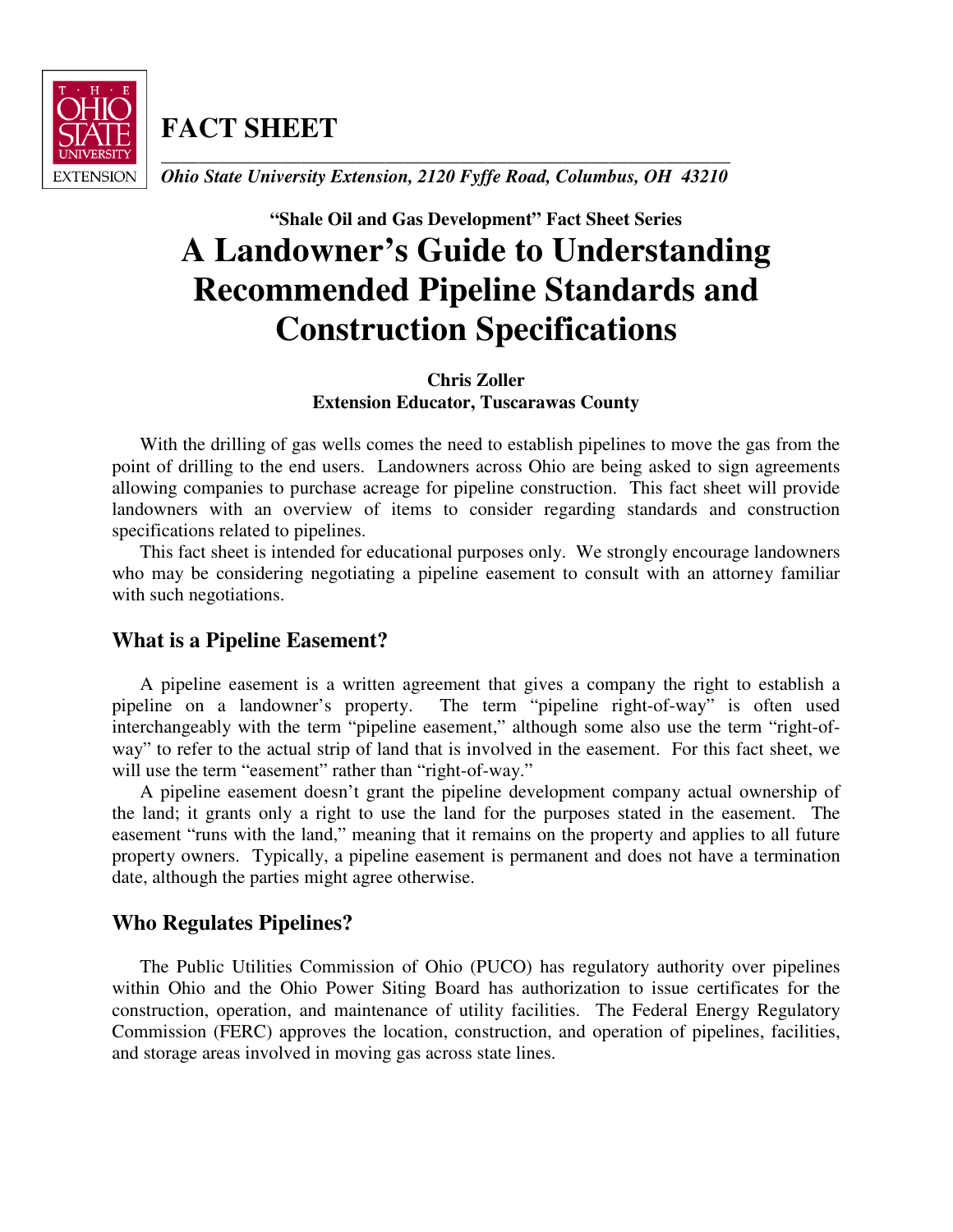## **Pipeline Standards and Construction Specifications**

The Ohio Department of Natural Resources Division of Soil and Water Conservation (ODNR) has developed a model pipeline standard and specification document to provide guidelines for controlling and minimizing adverse impacts of pipeline construction on Ohio's soil and water resources. These standards were developed by the ODNR when a 42 inch natural gas pipeline, known as the Rex Express Pipeline-East Project, was constructed throughout southern and eastern Ohio.

-

Following is a review of the standards and construction specifications. A detailed description is available at the local Soil and Water Conservation District office or online at: http://ohiodnr.com/portals/12/CE/Pipeline/Ohio\_Pipeline\_Const\_Standards.pdf.

### **Planning Phase**

The planning phase consists of developing plans and maps of the construction area, sensitive soils, special features, and contact information.

#### *Construction Plans and Maps*

Landowners should require the company to provide general construction plans that include the following areas:

- 1. Pasture or grazing areas, unimproved grazing areas, permanent open pasture, improved pasture, and fence lines.
- 2. Cropland areas including hay land, rotation cropland, long-term cropland, and agricultural land enrolled in the Conservation Reserve or other set-aside programs through the Farm Service Agency.
- 3. Unique Agricultural Lands, including specialty crops, orchards, vineyards, maple sugarbushes, organic mucklands, and permanent irrigation systems.

#### *Sensitive Agricultural Soils*

Sensitive agricultural soils are those that support cropland, hay land, or pasture and are more prone to disturbance during construction because of slope, wetness, and/or shallowness to depth of bedrock. These soils should be identified on the map and managed accordingly.

#### *Special Features*

Landowners should also require that the company note the following information on the construction maps and plans:

- 1. Subsurface drainage areas that can be identified, open ditches, diversions, terraces, buried utility lines, water sources, and unnamed water flows.
- 2. Depth of cover if it differs from the Construction Specifications.
- 3. Any off right-of-way roads, work, or storage areas. Other areas identified during construction should be considered and filed as a change in the construction plans.
- 4. Planned location of any compressor or valve stations, metering or regulating stations, and any other proposed facilities.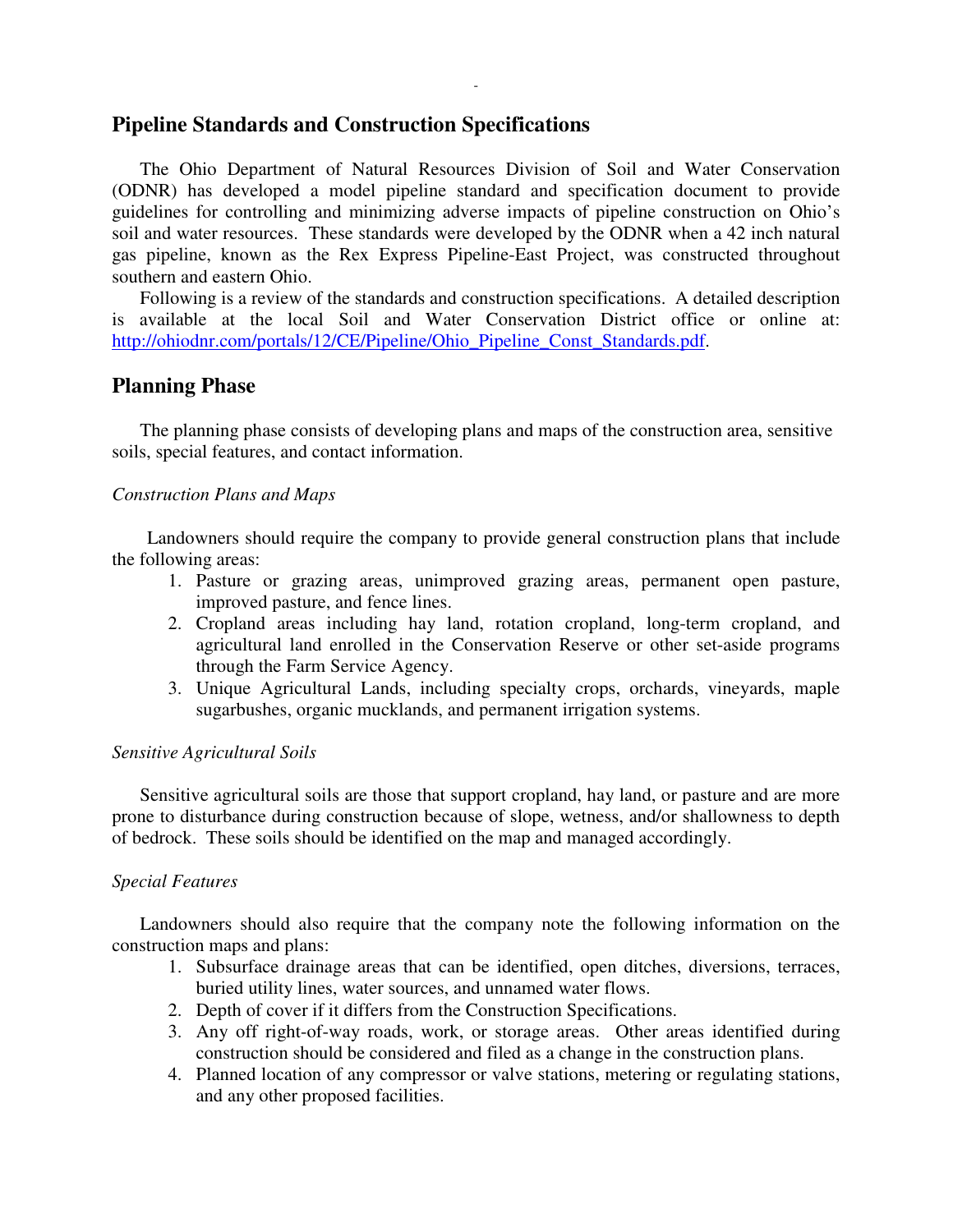- 5. General location of trench breaks with notation of distance between breaks based on percent of slope.
- 6. Locations for subsurface drains to control soil saturation or aid trench breakers in minimizing water piping.

-

#### *Point of Contact During Construction*

Prior to construction the landowner should request that the company provide the name, address, and telephone number of the representative assigned to the project during construction and operation. Landowners should also request that the company respond promptly to any concerns of the landowner during construction and operation.

## **Construction Specifications**

1. Ingress and Egress Routes

Prior to construction, the landowner and the company should reach a mutual agreement regarding routes that will be used for entering and exiting the easement property. This is a critical component of the agreement because, without such agreement, the company may access the property from any direction and may cause damage to fields, crops, timber, etc.

2. Temporary Roads

The location of any temporary roads should be agreed upon and in writing prior to construction. Whenever possible, it is suggested that existing roads be used. Any temporary roads should be constructed such that they do not impede drainage and minimize soil erosion. If temporary roads are to remain in place following construction, this should be agreed upon in writing and the plan should outline who has responsibilities for maintenance. It is in the best interest of the landowner to require the company be responsible for all maintenance. Should temporary roads be removed, it should be agreed that the property will return to the original landowner and in a condition equivalent to that which existed prior to construction.

3. Cleaning of Brush and Trees on the Right-of-Way

All parties should agree in writing as to the removal of trees, brush, and stumps of no value to the landowner. This may include, where allowed by law, burning, burial, chipping, or complete removal. In areas where livestock are grazing and black cherry exists on the easement property, the company should be required to not allow any black cherry trees to wilt or be stockpiled. Black cherry, in its wilted state, is toxic to livestock.

4. Topsoil Removal and Protection

On agricultural lands, topsoil should be removed prior to any activity by any equipment. On all other acres the topsoil should be removed after clearing, grubbing, and prior to other construction activities. Topsoil shall be removed from the full width of the easement and stockpiled along either edge and on the easement. It is suggested that topsoil be separated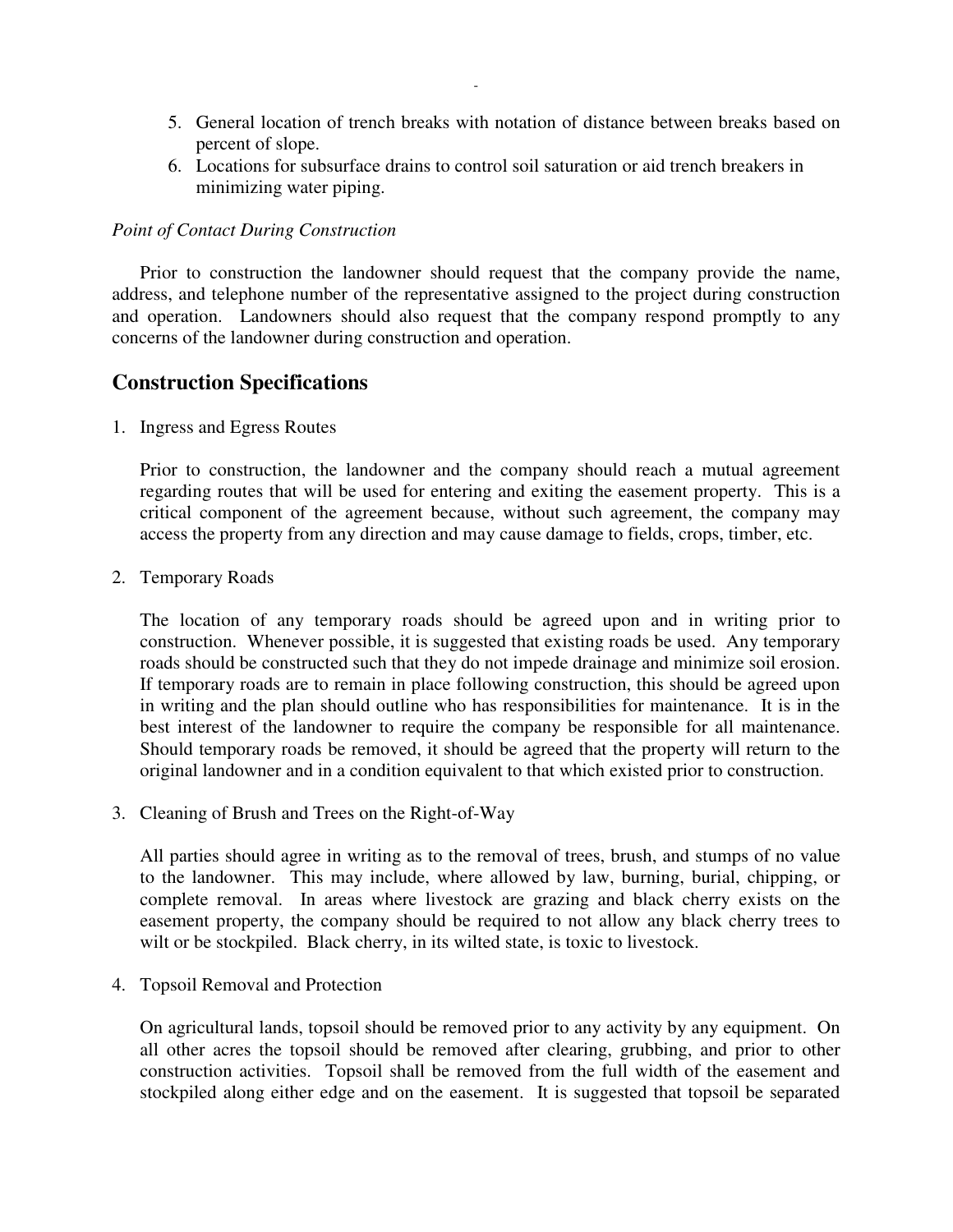from other extracted materials and construction activity. In order to best protect topsoil, the double ditching method of soil removal for pipeline construction is recommended. All topsoil should be removed, stockpiled, and returned to restore the original soil profile.

-

5. Depth of Cover

Except for above-ground piping facilities, it is suggested that pipelines be buried as follows:

On lands where there are existing subsurface drain systems, or drain tile is required to provide sufficient drainage, and bedrock is shallower than 96 inches, a minimum of 60 inches of cover is recommended. A minimum of 60 inches of cover should be maintained over the pipeline in those locations where is crosses surface drains, diversions, grassed waterways, open ditches, and streams.

On lands without drain tile and where the County Soil Survey (available through your local Soil and Water Conservation District office) indicates good drainage, a minimum of 48 inches of cover over the pipeline is recommended.

On non-agricultural land, unimproved pasture, and permanent pasture it is suggested a minimum of 36 inches of cover be maintained over the pipeline.

6. Rock Removal

The agreement should include language not allowing for the backfill of materials containing rocks of any greater concentration or size than existed prior to construction.

7. Repair of Damaged and Adversely Affected Tile Lines

It is suggested that all repairs and/or replacement of tile lines be completed prior to topsoil being applied. If underground tile is damaged as a result of installation of the pipeline, it should be repaired in a manner that assures proper function of the tile at the point of repair. If necessary, the company shall take appropriate actions to replace, reconfigure, or replace the tile lines.

Below are recommendations regarding drain tile repair:

It should be the responsibility of the company to locate all drain tiles within the easement prior to installation. All identified tile lines should be marked with a four foot lathe to alert construction crews.

If tile lines are damaged, cut, or removed during construction they should be marked with a four foot lathe in the trench soil bank directly opposite each drain tile line.

All repairs should be made with materials of the same or better quality of those damaged.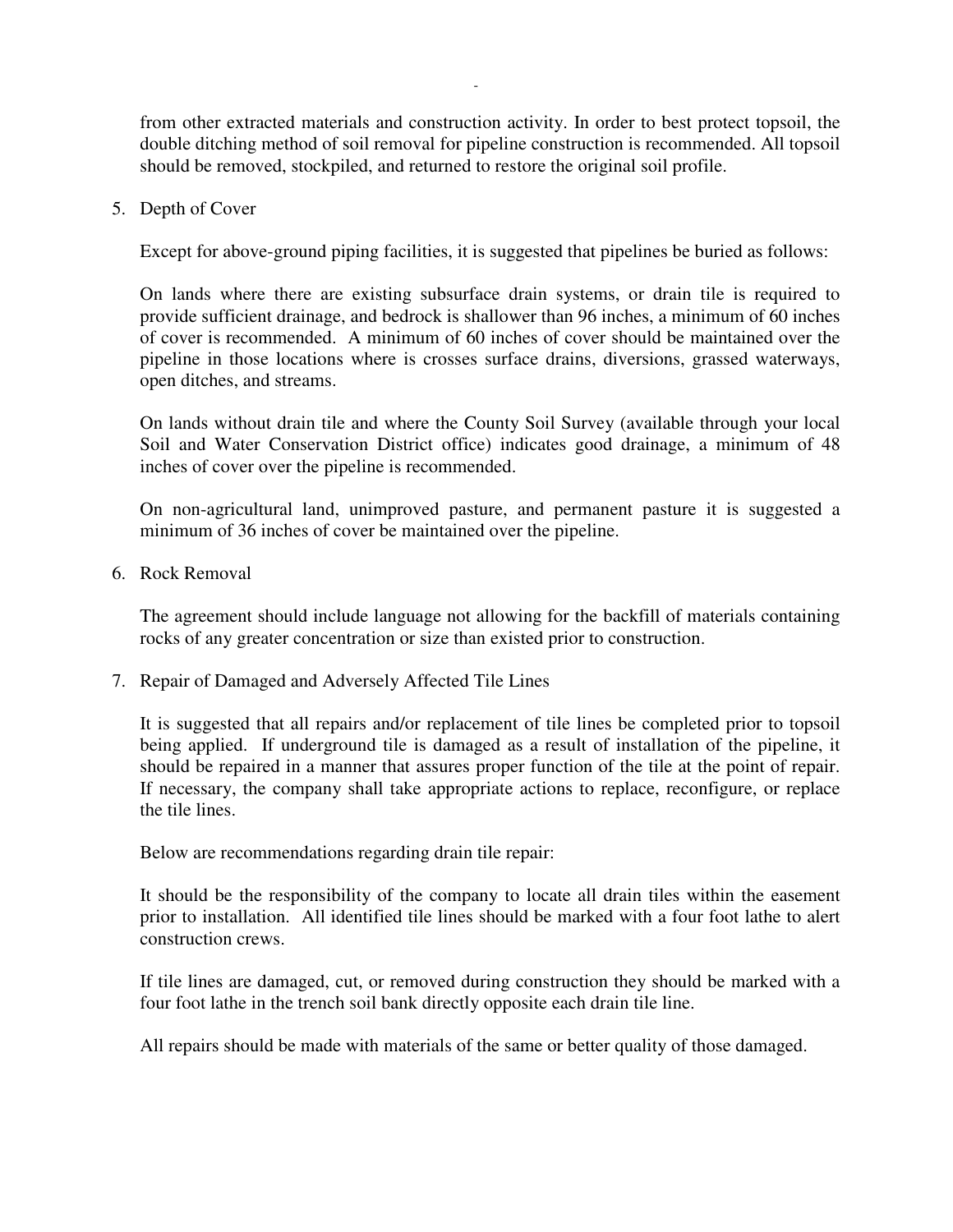In cases where the tile lines are severed by the pipeline trench, steel channel iron, steel angle iron, full round slotted steel pipe, half-round slotted steel pipe, or schedule 80 pvc pipe with 1/8 inch diameter holes are recommended to support the drain tile across the trench.

-

All pipeline repairs should be completed within 30 days following completion of the pipeline installation. Following construction, it is recommended the company be responsible for correcting all drain tile repairs that fall on the permanent and construction right-of-way. It is recommended that drain tiles not be placed below the pipeline.

Landowners should hold the company responsible for installation of additional drain tile necessary to properly drain wet areas on the permanent and temporary easement.

All soil conservation practices installed as a result of construction should be restored to their original condition.

8. Control of Trench Washouts, Water Piping, and Blowouts

The agreement should include the requirement that trench breakers be installed for the purposes of preventing trench washouts during construction and abating water piping and blowouts subsequent to trench backfill.

9. Pumping of Water from Open Ditches

It is recommended that no backfilling occur in water filled trenches and that all water be removed prior to backfilling. Should it become necessary to pump water from open ditches, it should be pumped in a manner that does not cause damage to adjacent lands, crops, and/or pasture.

10. Subsoil Decompaction, Soil Shattering, and Stone Removal

The process of construction and installation of a pipeline requires the use of heavy equipment which has the potential to cause soil compaction. If not properly addressed, this compaction can lead to long-term negative effects on crop growth and yields. To remedy this potentially negative result, the subsoil should be ripped to a depth of not less than 16 inches using an appropriate tool.

The cost of applying fertilizer or other necessary soil amendments should be included in the damages paid and allow the landowner to apply the materials as needed based on soil sampling and crops grown.

Landowners may want to consider providing a stated time in which subsoil decompaction and soil replacement may not occur. For instance, November 1 to April 1 may be a time when unsuitable weather conditions may not allow for continuing restoration of the land.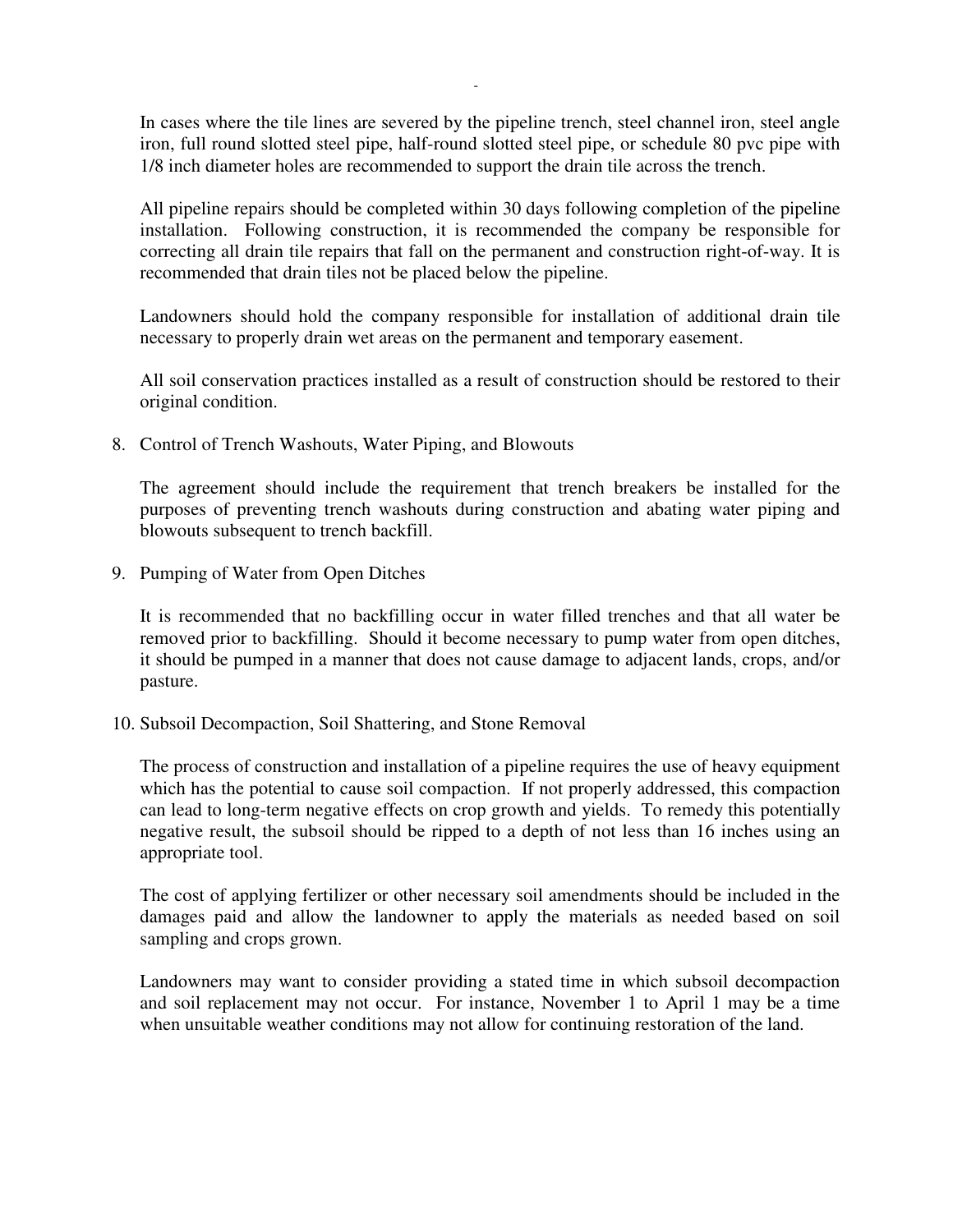11. Backfill Profile and Trench Crowning

On lands where materials excavated during trenching are insufficient in quantity to meet backfill requirements, it is suggested that the soil of adjacent agricultural land not be used as backfill or cover material.

-

Landowners should insist that under no circumstances should topsoil materials be used for pipe padding or trench backfill.

In all agricultural lands, ripped or blasted bedrock or extracted stone or rock may be used for trench backfill material, but no closer than 24 inches from the exposed construction surface of the easement property. Any rocks not used as backfill should be removed according to the mutually agreed upon plan. Crowning of the trench may occur during trench backfilling using subsoil materials over the trench to allow for settling of the trench. The stockpiled topsoil can be applied over the affected right-of-way after rock clean-up is completed. In those areas where the trench does settle after topsoil is applied, imported topsoil, not that from adjacent lands, should be spread to fill those areas that settle.

12. Land Leveling

After the completion of the pipeline, the company should restore the property to its original pre-construction elevation and contour. Leveling should be employed to counteract any uneven settling or surface drainage problems resulting from construction activity on the easement.

13. Weed Control

Areas of the right-of-way which may be traversed by company officials, or may contain pipeline structures, should be monitored in a manner which discourages the spread of weeds to adjacent lands being utilized for agricultural purposes. Pesticides should be applied by a qualified applicator.

14. Damages to Private Property

In the event of any damages that resulting from actions of the pipeline company during construction, maintenance, or operation of the pipeline, the landowner should be compensated

#### **Summary**

The construction of a pipeline across your property has the potential to provide additional income if you grant an easement. It is important that landowners understand, however, that granting the easement does potentially restrict the use of the affected area. We encourage all landowners to use this fact sheet when negotiating with a company interested in constructing a pipeline on your property and to always seek the advice of an attorney familiar with easement agreements of this nature.